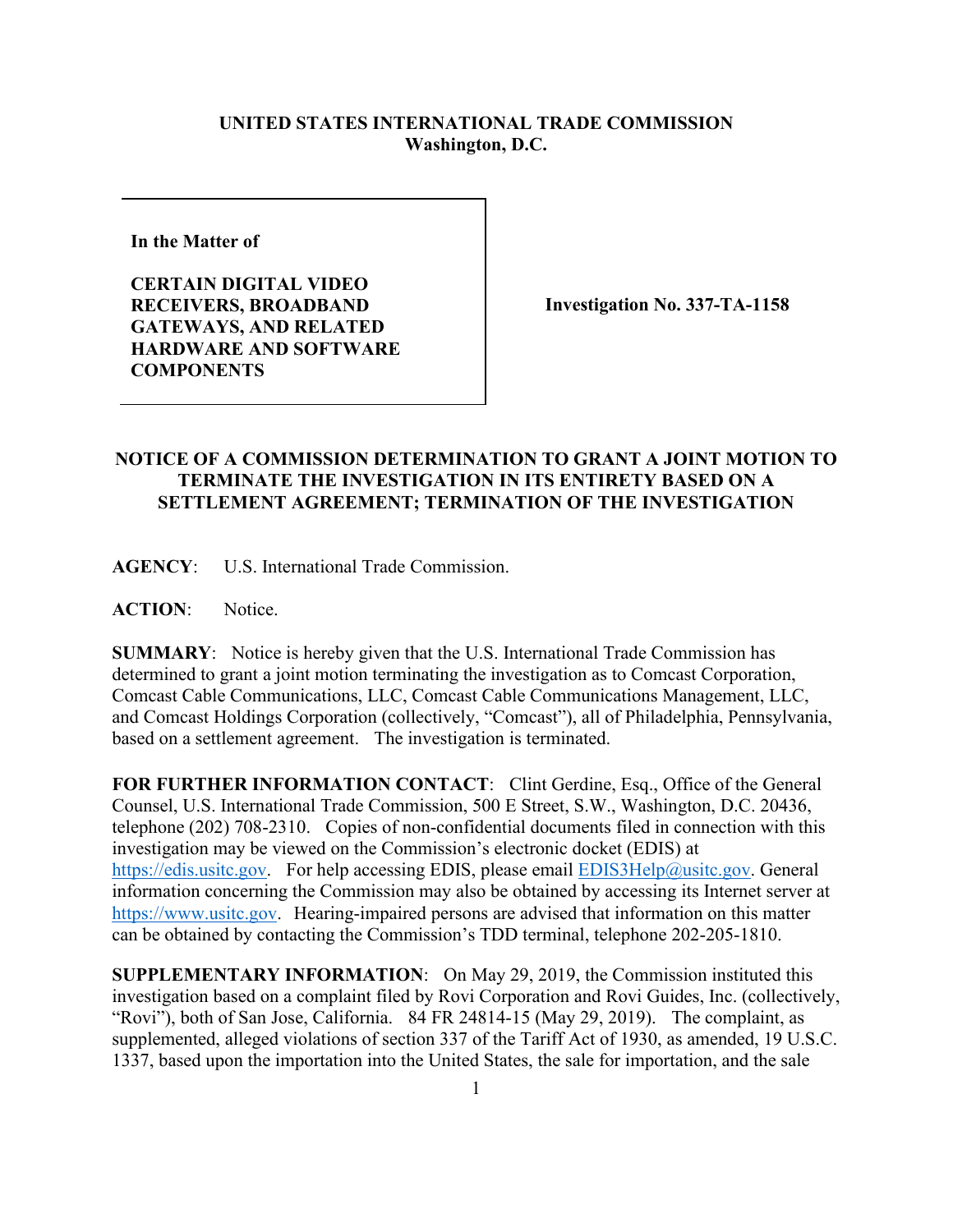within the United States after importation of certain digital video receivers, broadband gateways, and related hardware and software components by reason of infringement of certain claims of U.S. Patent Nos. 7,779,445 ("the '445 patent"); 7,200,855 ("the '855 patent"); 8,156,528 ("the '528 patent"); 8,001,564 ("the '564 patent"); 7,301,900 ("the '900 patent"); and 7,386,871 ("the '871 patent").The complaint further alleged the existence of a domestic industry. The Commission's notice of investigation named Comcast as respondents. The Office of Unfair Import Investigations ("OUII") is partially participating in the investigation. The '528, '855, and '445 patents remain in the investigation and the '564, '900, and '871 patents have been terminated from the investigation. Order No. 18 (Sept. 30, 2019), *unreviewed by* Comm'n Notice (Oct. 15, 2019).

On July 14, 2020, the ALJ issued a written *Markman* Order. *See* Order No. 41 (Jul. 14, 2020).

On July 28, 2020, the ALJ issued the final ID finding a violation of section 337 as to the '528 and '855 patents based on infringement of the asserted claims by Comcast's accused products. Specifically, the ID found that: (1) Comcast's accused products infringe claims 13, 27, and 30 of the '528 patent and claims 60 and 63 of the '855 patent; (2) Comcast's accused products do not infringe asserted claim 5 of the '445 patent; (3) the asserted claims of the '528 and '855 patents are not invalid; (4) claims 5 and 15 of the '445 patent are invalid as anticipated under 35 U.S.C.  $102(g)(2)$  by Comcast's VOD Vision System; and (5) Rovi has satisfied both prongs of the domestic industry requirement. The ALJ's recommended determination recommended the issuance of a limited exclusion order directed to Comcast's infringing products and cease and desist orders directed to Comcast.

On August 10, 2020, Rovi petitioned, and Comcast petitioned and contingently petitioned, for review of the final ID. On August 18, 2020, Rovi and Comcast each filed a response in opposition to the other party's petition for review.

On October 9, 2020, the Commission determined to review the final ID in part. Specifically, the Commission determined to review: (1) Order No. 41's and the ID's construction of the claim limitations: "same functions," "personal video recorder device," "personal video recorder-compliant device," "personal video recorder functionality," and "first interactive television program guide ... are implemented" ("where the first interactive television program guide and the second interactive program guide … are distinctly implemented") of asserted claims 13, 27, and 30 of the '528 patent; (2) the ID's finding that Comcast's Accused Products infringe the asserted claims of the '528 patent and that the asserted claims are not invalid; (3) the ID's finding that Rovi has satisfied the technical prong of the domestic industry requirement with respect to the '528 patent; (4) the ID's identification of Comcast's products that infringe the asserted claims of the '855 patent; (5) the ID's finding that Comcast's redesigns for the '855 patent are not sufficiently fixed in design to warrant adjudication; (6) the ID's finding that the Accused Products are not "articles that infringe" claim 5 of the '445 patent; (7) the ID's finding that claims 5 and 15 of the '445 patent are invalid as anticipated under 35 U.S.C.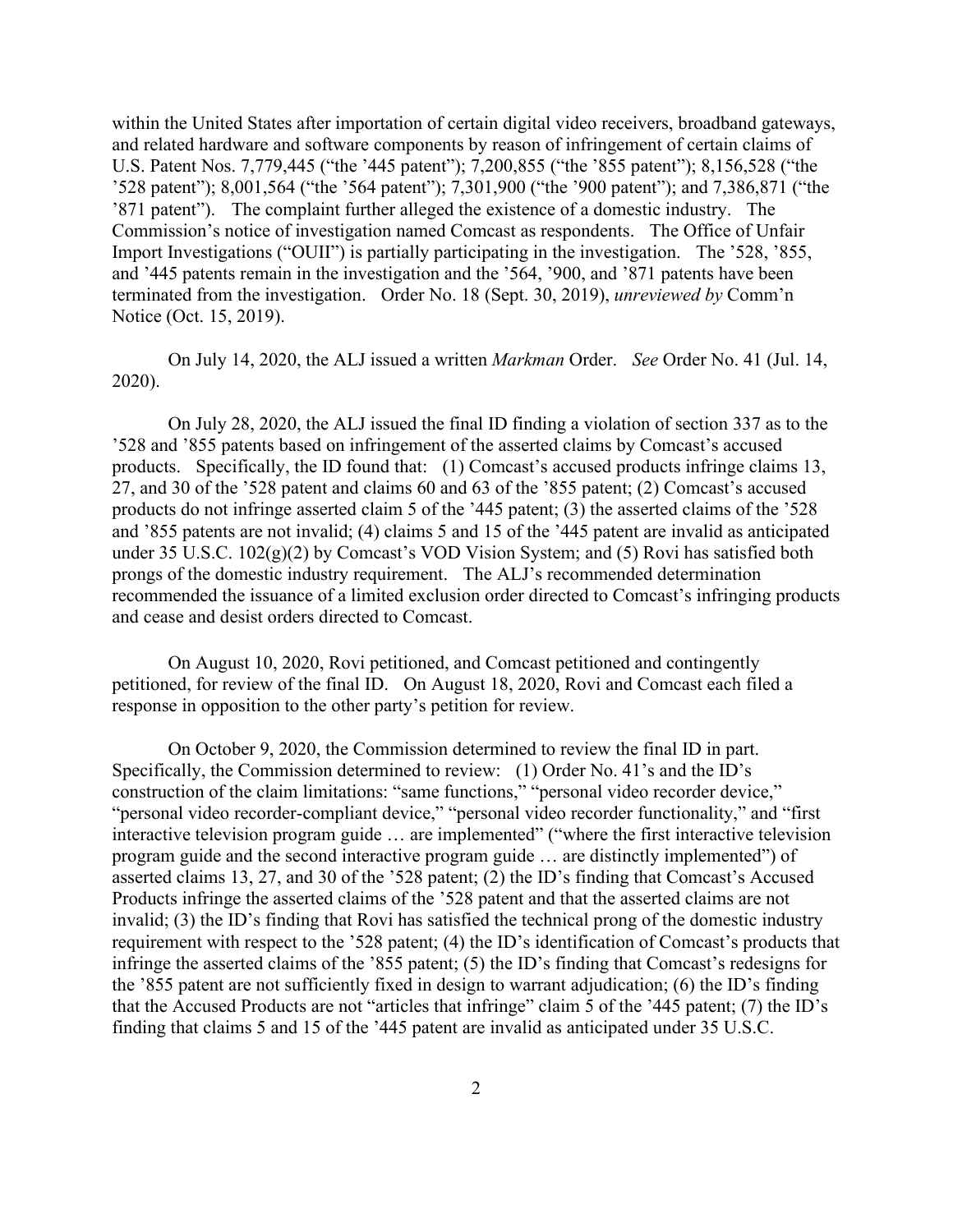$102(g)(2)$  by Comcast's VOD Vision System; (8) the ID's finding that Comcast has engaged in sales within the United States after importation of accused products in accordance with section 337(a)(1)(B); and (9) the ID's finding that Rovi satisfied the economic prong of the domestic industry requirement. 85 FR 66357-58 (Oct. 19, 2020). The Commission determined not to review the remainder of the final ID. *Id.* The Commission also requested the parties to respond to certain questions concerning the issues under review with respect to Order No. 41 and the final ID, and requested written submissions on the issues of remedy, the public interest, and bonding from the parties and interested non-parties. *Id.*

On October 23 and 30, 2020, Rovi and Comcast each filed a brief and a reply brief, respectively, on all issues for which the Commission requested written submissions. On the same dates, OUII filed a brief and a reply brief on remedy, the public interest, and bonding.

On November 13, 2020, Rovi and Comcast filed a joint motion, including a memorandum in support thereof, to terminate the investigation based on a settlement agreement. There is no opposition to the motion from any party. Commission Rule 210.21(a)(2) states in relevant part that "[a]ny party may move at any time for an order to terminate an investigation in whole or in part as to any or all respondents on the basis of a settlement, a licensing or other agreement . . . ." 19 C.F.R. 210.21(a)(2). Commission Rule 210.21(b) governs termination by settlement, and subsection (b)(1) provides that in order for an investigation to be terminated on the basis of a licensing or other settlement agreement, the motion for termination must include: (1) copies of the "licensing or other settlement agreement," including both a public and a confidential version if necessary; (2) any supplemental agreements; and (3) "a statement that there are no other agreements, written or oral, express or implied between the parties concerning the subject matter of the investigation." 19 C.F.R. 210.21(b)(1).

Consistent with Commission Rule 210.21(b)(1), redacted versions of a patent license agreement and a settlement agreement between Rovi and Comcast were attached to the motion as Exhibits 1 and 2 and the unredacted agreements were filed separately under a confidential header. The moving parties submit that the agreements resolve the allegations of infringement against Comcast in the investigation. Motion at 1. In further compliance with Commission Rule 210.21(b)(1), the motion contains a statement that there are no other agreements, written or oral, express or implied between the parties concerning the subject matter of the investigation. *Id.* at 2. The movants submit that termination is in the interest of the public and administrative economy. *Id.* at 3.

Pursuant to Commission Rule 210.50(b)(2), the Commission finds no evidence that terminating this investigation will adversely affect the public health and welfare, competitive conditions in the U.S. economy, the production of like or directly competitive articles in the United States, or U.S. customers. 19 C.F.R. 210.50(b)(2). Moreover, the public interest generally favors settlement to avoid needless litigation and to conserve public resources. *See, e.g., Certain Semiconductor Devices, Products* 

*Containing the Same, and Components Thereof (II)*, Inv. No. 337-TA-1177, Order No. 5 at 2 (Nov. 25, 2019), *unreviewed by* Comm'n Notice (Dec. 20, 2019).